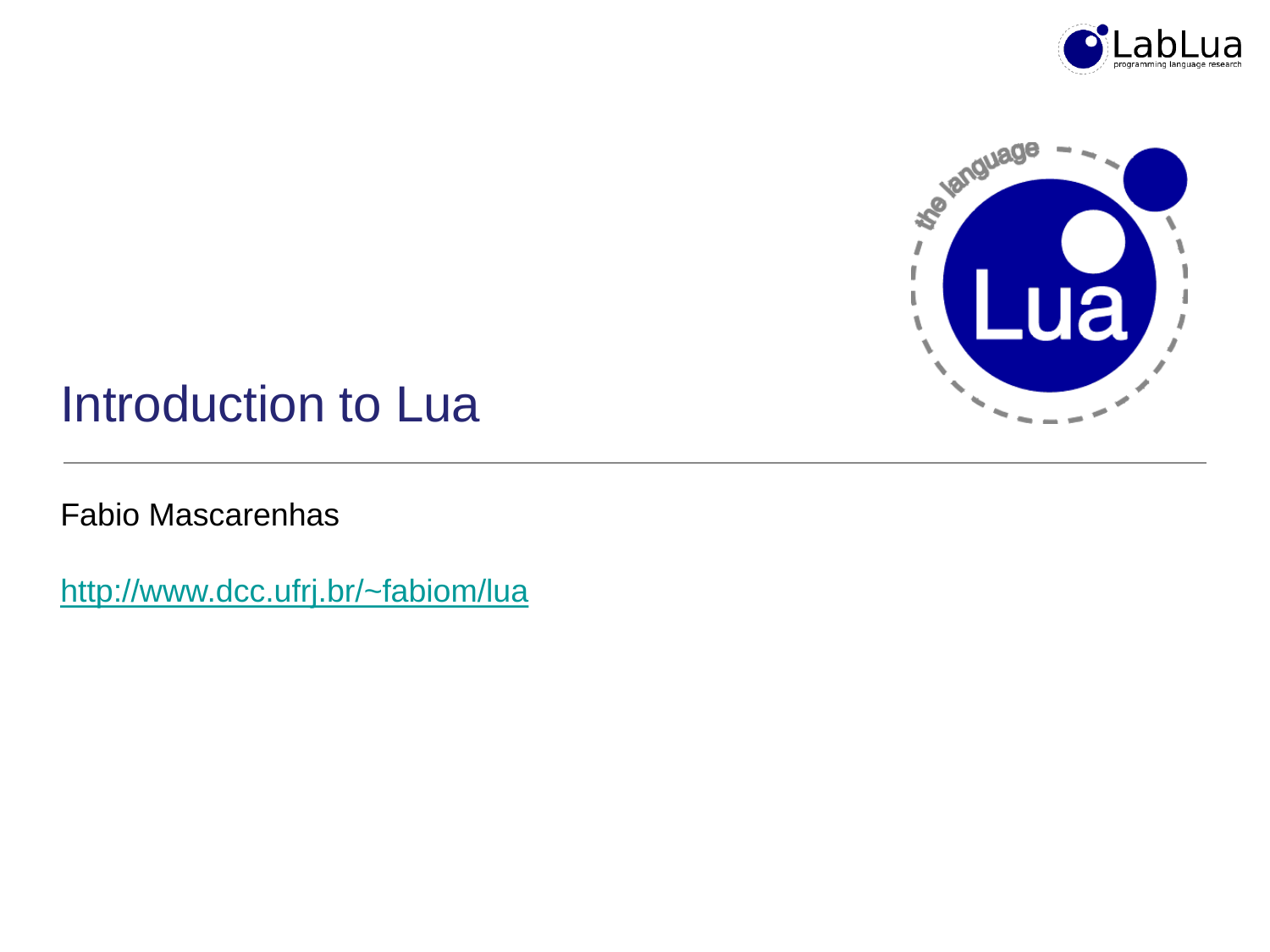

# Lua is…

- ...an scripting language:
	- Robust, fast, portable, extensible, small, and open
- Lua is similar to other scripting languages such as Perl, Pyton, Ruby, and **JavaScript**
- We can also use Lua as a data description language, such as XML and JSON
- Finally, Lua is an *extensible extension language*, focusing on multi-language development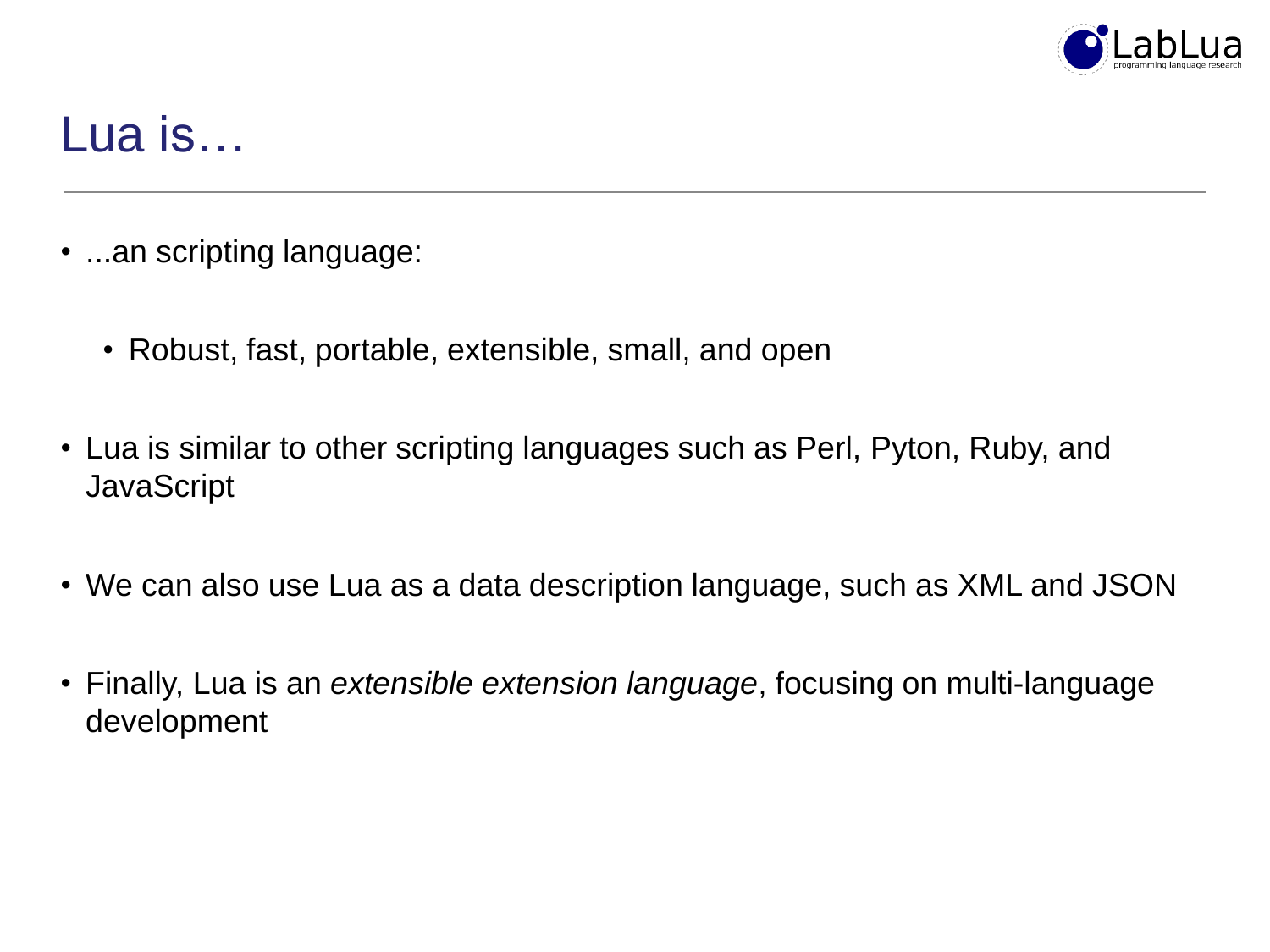

## Lua in Games

- "It is easy to see why Lua is rapidly becoming the de facto standard for game scripting" - Artificial Intelligence for Games, Morgan Kaufmann, 2006.
- "It's quite possible that game developers will look back at the 2000s as the decade of Lua" - Game Programming Gems 5, Charles River Media, 2005.
- "A TREMENDOUS amount of this game is written in Lua. The engine, including the Lua interpreter, is really just a small part of the finished product." - Bret Mogilefsky, programador-chefe do jogo Grim Fandango.
- Lua is used by games in all platforms and genres: mobile, consoles, PCs, FPS, strategy, casual, MMORPGs…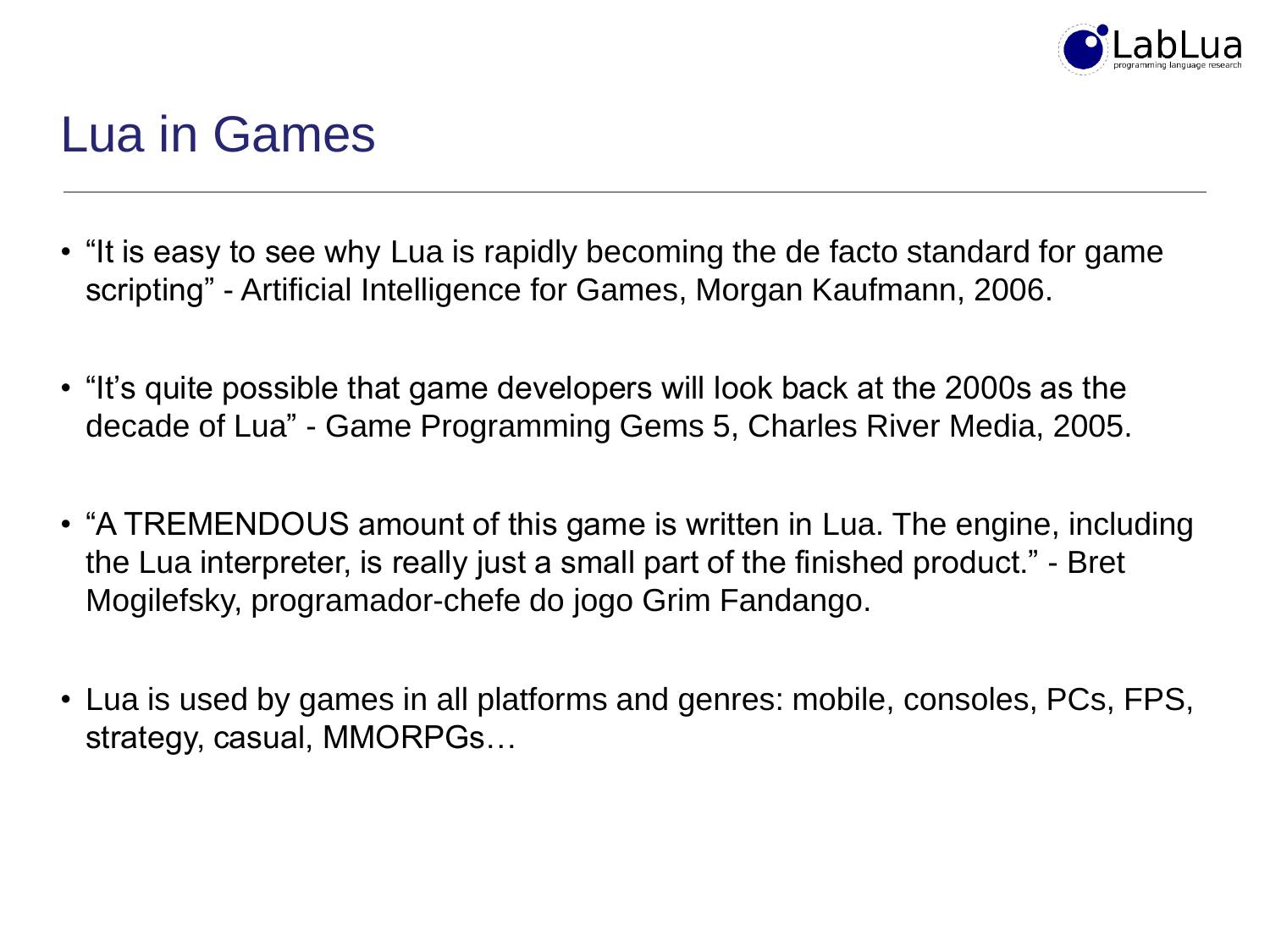

## Lua in Games

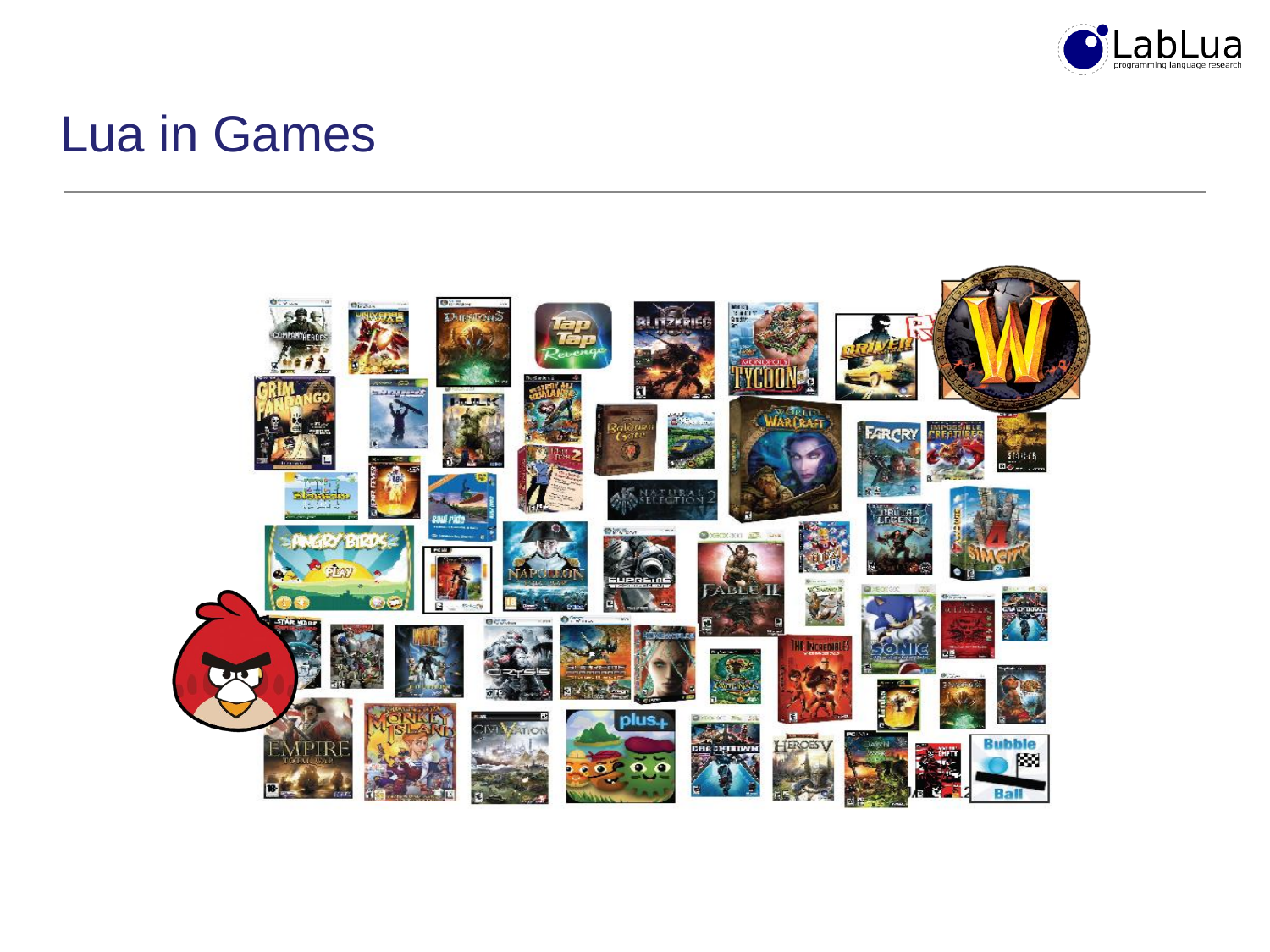

# But not just games…

- Scripting and template language for *Wikipedia*
- Interactive applications on the Brazilian Digital TV standard (Ginga)
- Embedded software: printers (Olivetti, Océ), routers (Cisco), telephones and smartphones (several, including Huawei), smart tvs (Samsung), Logitech keyboards, Lego Mindstorms...
- Security: scripting vulnerability scanners (nmap, Wireshark, Snort)
- A million lines of Lua code makes the bulk of Adobe Photoshop Lightroom, and several other applications have Lua as a scripting language: VLC, Tex, vim, lighttpd, Apache, nginx…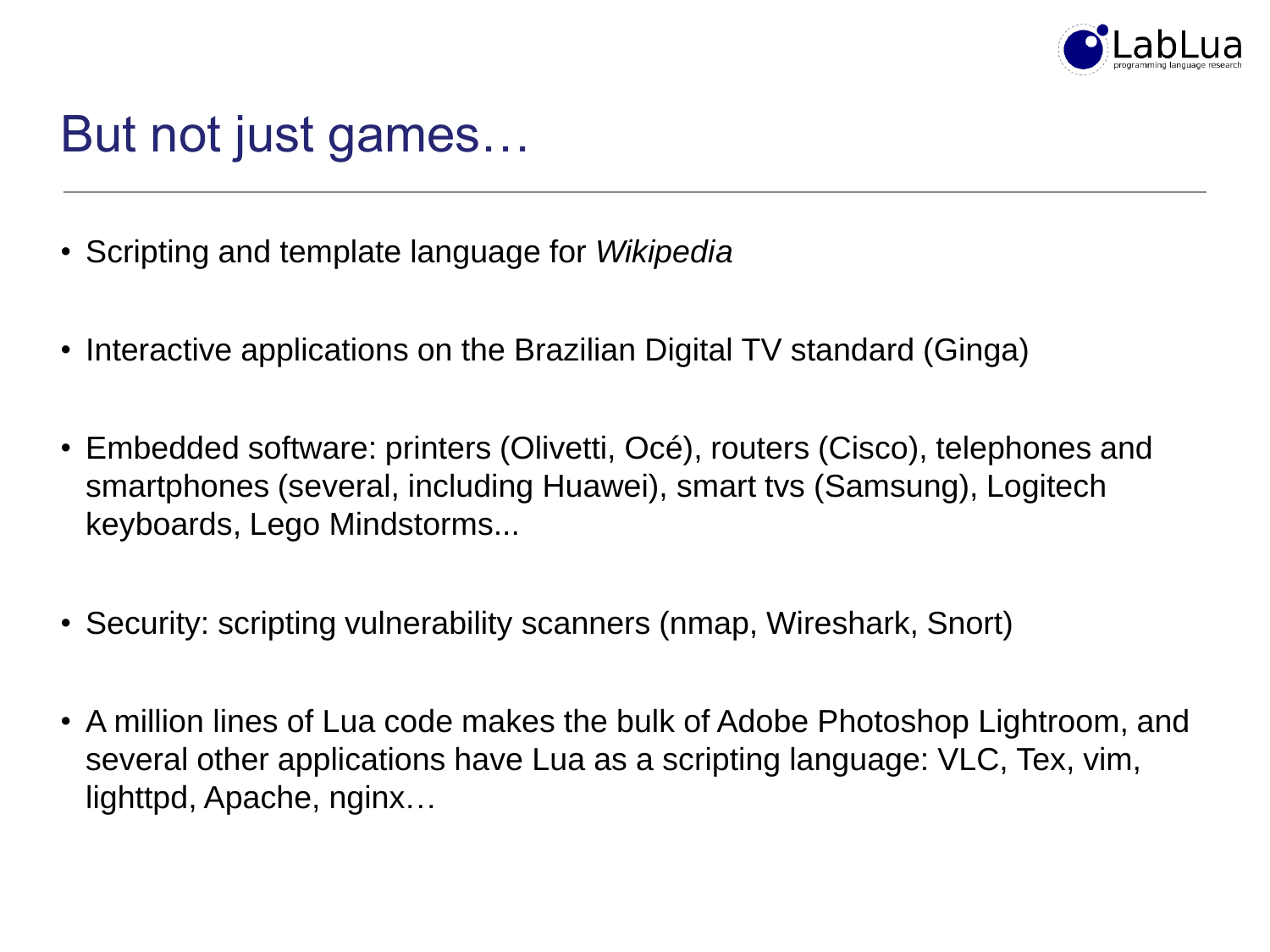

# Why use Lua?

- Portability
- Simplicity
- Small size
- Embeddability
- Efficiency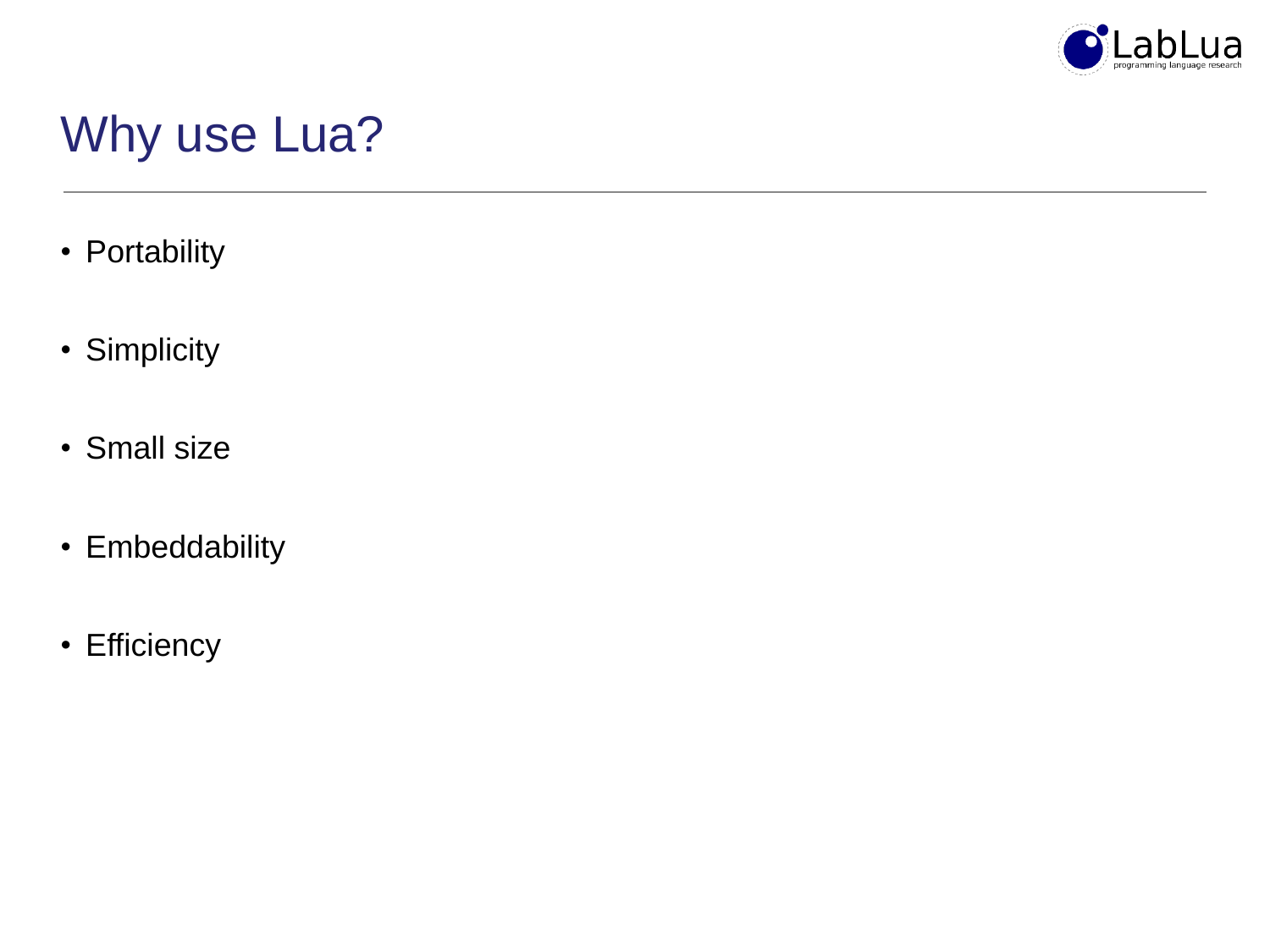

# **Portability**

- Lua runs in practically all known platforms
	- Not just "famous" ones such as Windows, Linux, \*BSD, OS X, Android, iOS, Windows Mobile, …
	- ... but lots of embedded platforms that do not have even operating systems and run Lua on the "bare metal"
	- If it has a C cross-compiler and about 64Kb of free RAM, it can run Lua
- Lua is written in a common subset of C and C++, and the core of the language has very few dependencies on libc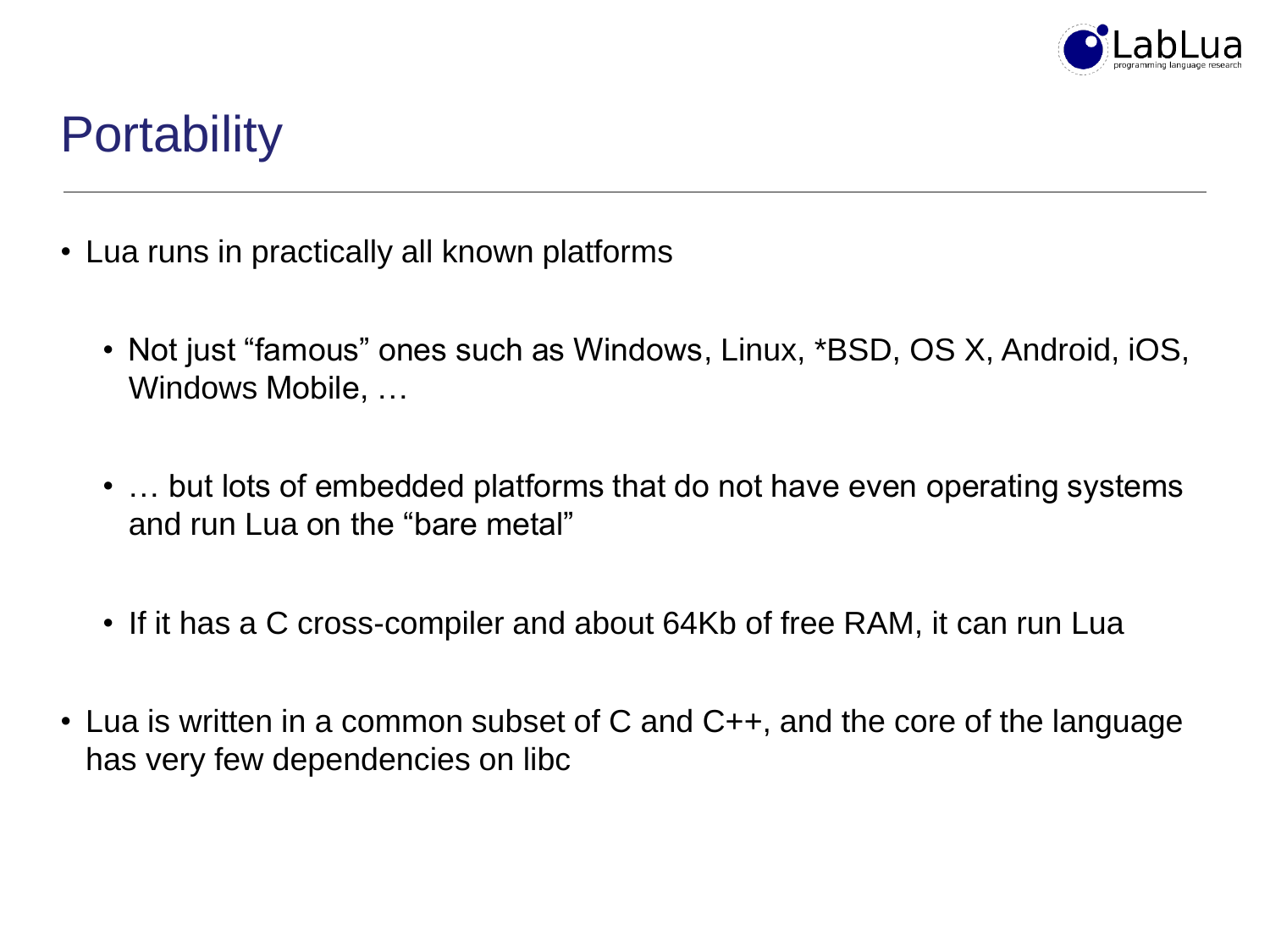

# Simplicity and small size

- Just a small set of powerful primitives
	- The reference manual, documenting the language, the C interface, and the standard library, has about 100 pages
	- Mechanisms instead of policies for higher-level features such as object orientation and concurrency
- Less than 200Kb of compiler code, of which less then 100Kb is the core, the rest is the optional standard library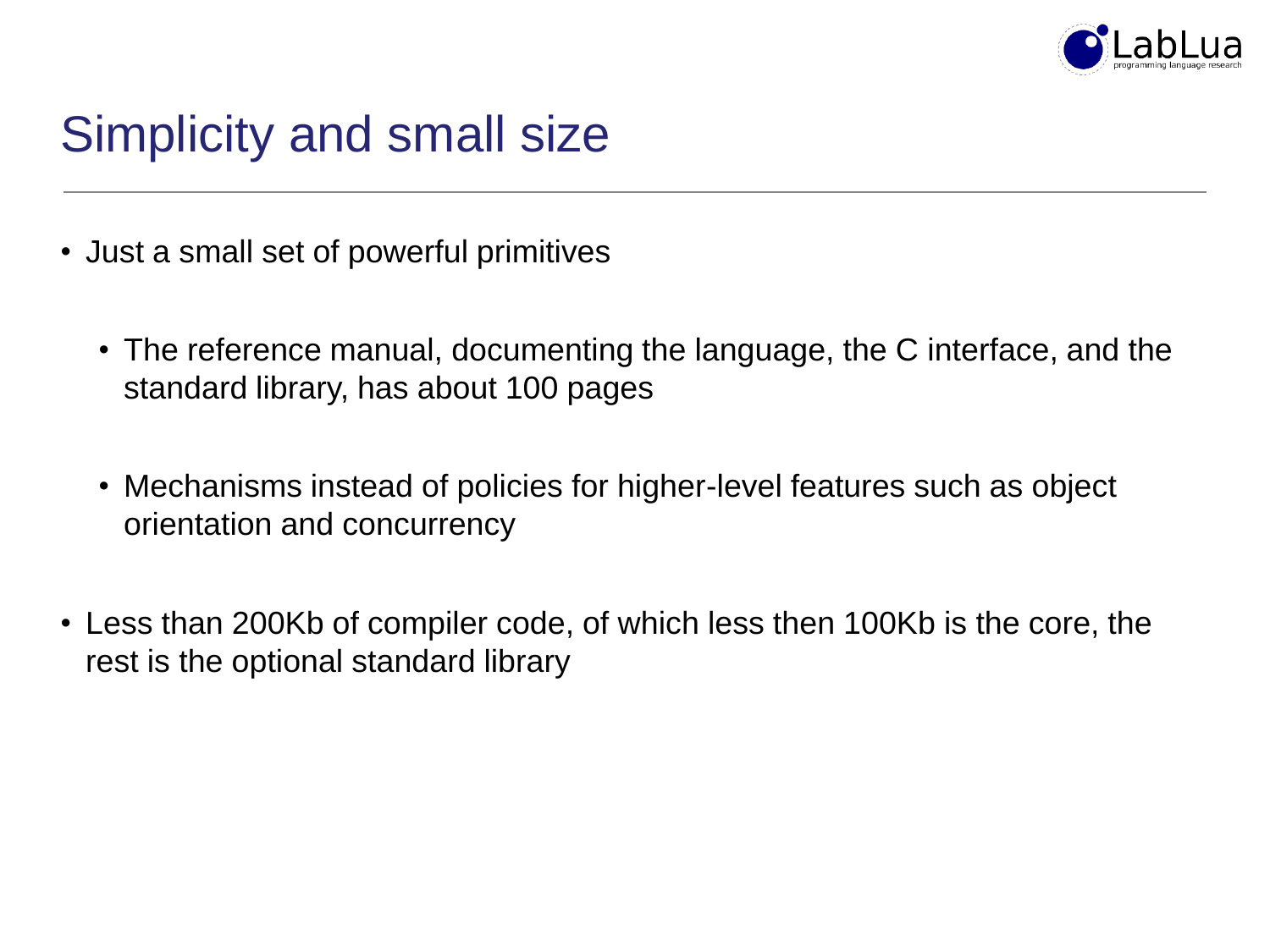

# **Embeddability**

- The Lua interpreter is a library for C programs
- The API for communication with C is simple and well-defined
- C programs have bi-directional communication, with Lua values going from the application to Lua and back with ease, and no marshalling
- Programs in other languages can easily consume the API, as long as the language can interface with C code: C++, Java, FORTRAN, C#, Pascal, Perl, Python...
	- Yes, even other scripting languages; a large application that embeds Lua for scripting is a version control system written in Python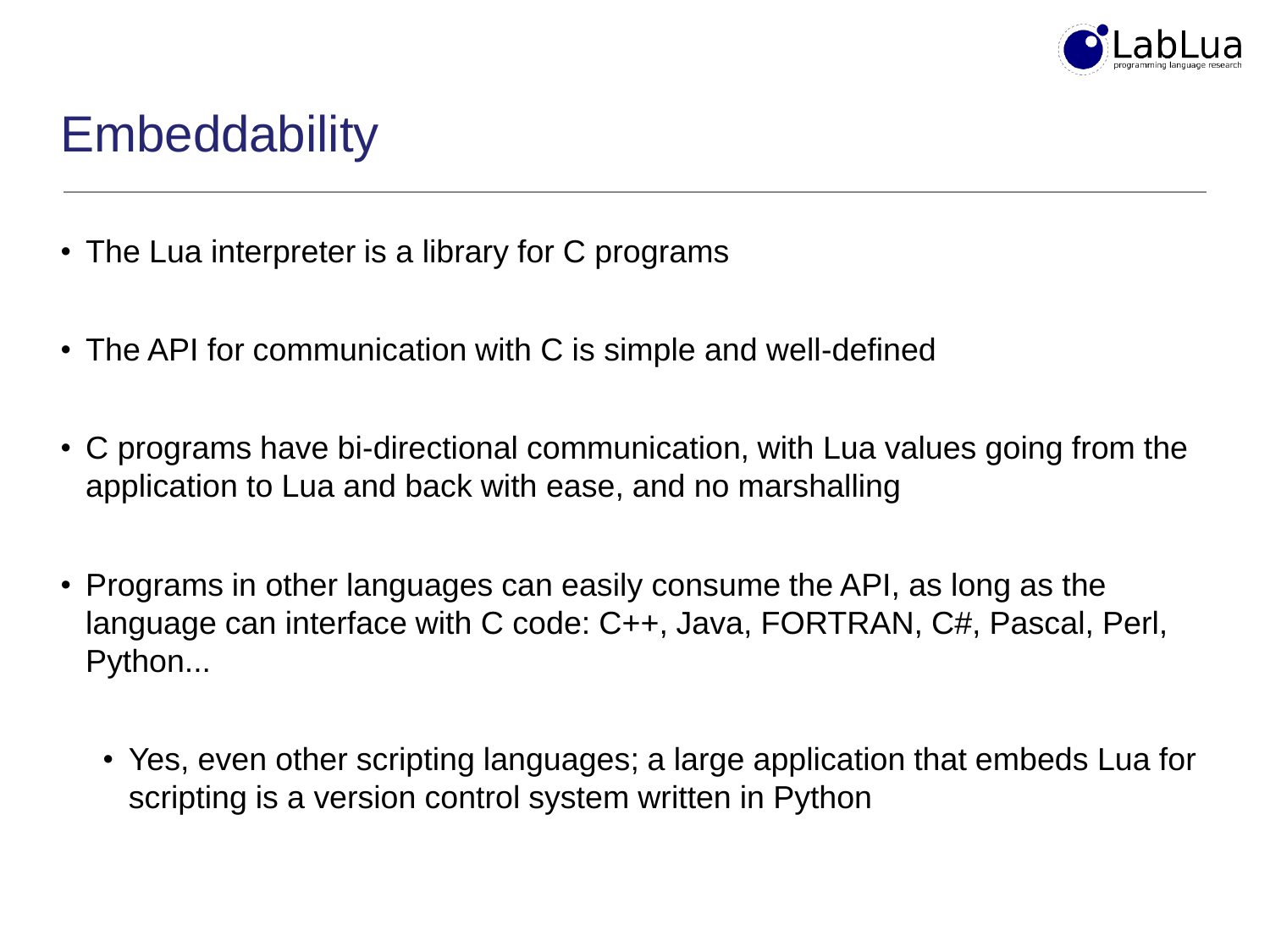

# **Efficiency**

• Independent benchmarks show Lua as the fastest language in the class of interpreted scripting languages



• An alternative implementation, LuaJIT, provides performance similar to *compiled* languages such as Java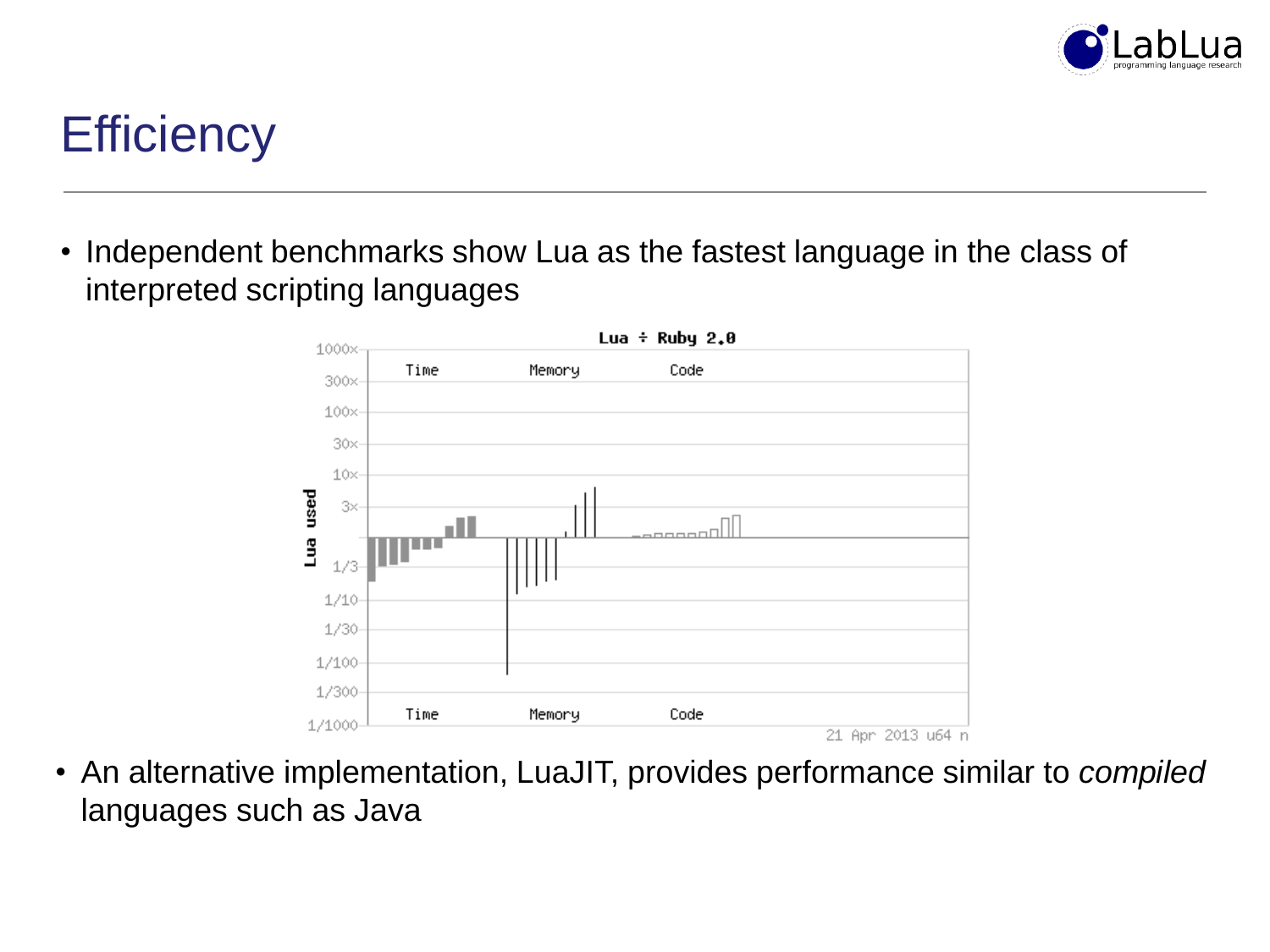

### How Lua started

- Lua was born in 1993 inside PUC-Rio, at the Tecgraf, PUC-Rio's Computer Graphics Laboratory
- Tecgraf needed an structured language that non-programmers could use for data description tasks
- The language needed to be portable, as Tecgraf had heterogeneous hardware, and needed to interface easily with C, as the applications were written in C
- Not many options at the time that fulfilled all prerequisites, so they decided to create their own language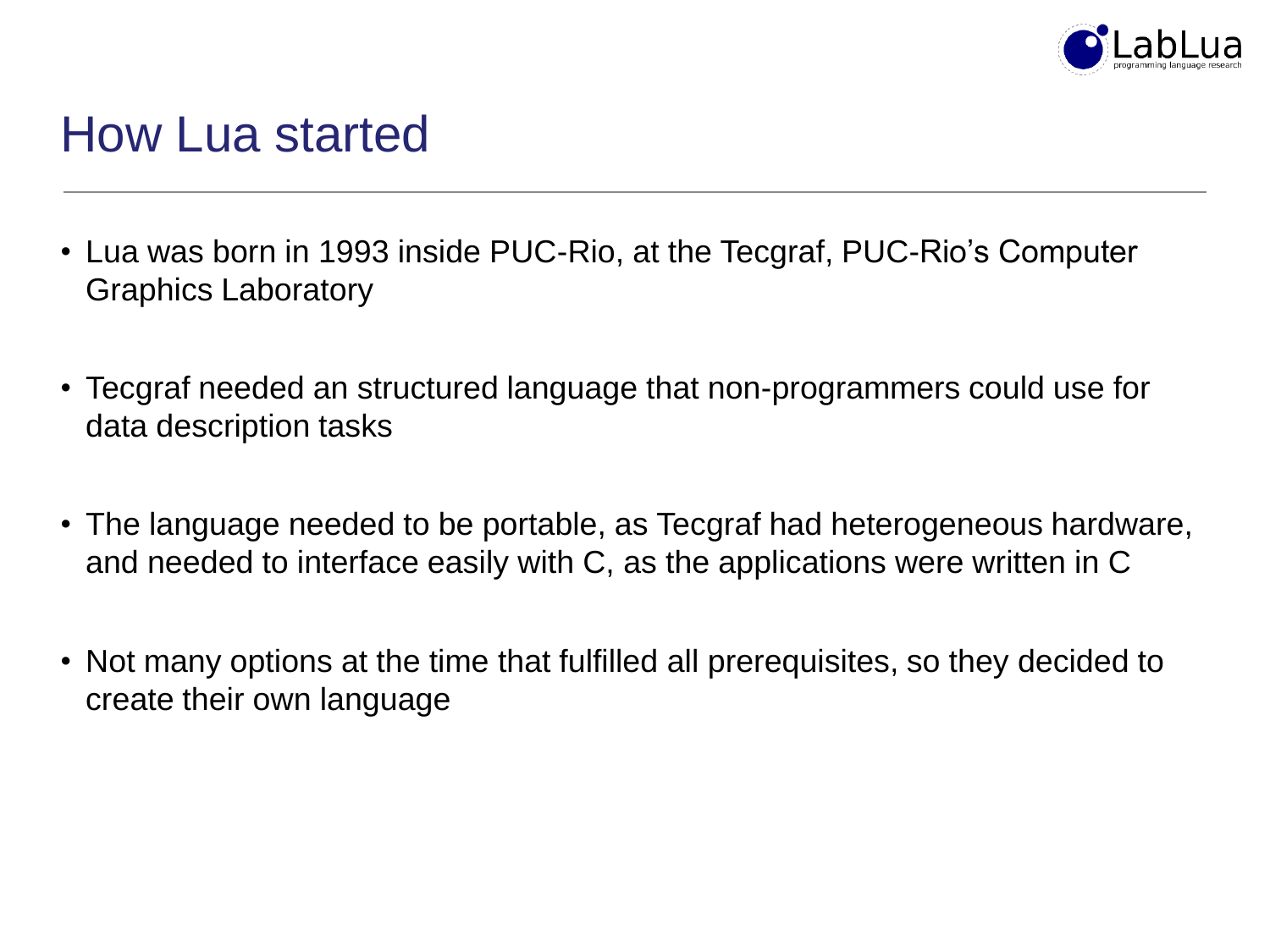

- Lua 1.0 was implemented as a library, in less then 6000 lines of C
- "The simplest thing that could possibly work": compiler used lex and yacc, simple stack based virtual machine, linked lists for associative arrays
- Some of the syntax still lives in the current version:

```
function track(t)
  if type(t,x) \sim = "number" then
    print("invalid 'x' value")
  end
  if type(t,y) \sim = "number" then
    print("invalid 'y' value")
  end
end
t1 = \text{@track} \{ x = 10.3, y = 25.9, title = "depth" \}
```
• Lua 1.1 just added a reference manual, and a cleaned-up C API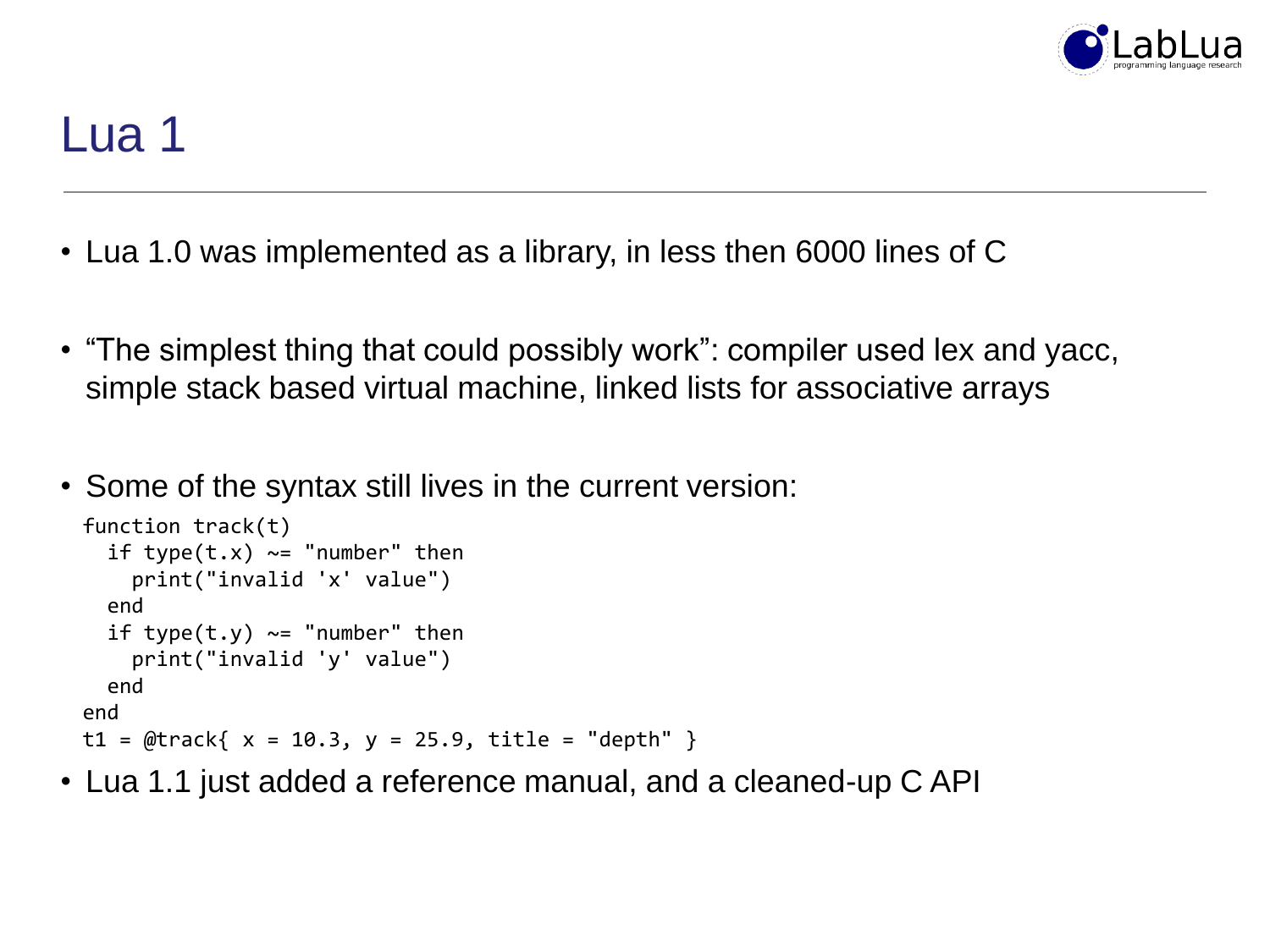

- From Lua 2.1 (February 1995) to Lua 2.5 (November 1996)
- Object oriented programming via delegation
- Pattern matching in the standard library
- Hooks for writing debuggers
- First users outside Tecgraf, with papers in *Software: Practice and Experience* and *Dr. Dobb's Journal*
- LucasArts begins using Lua in games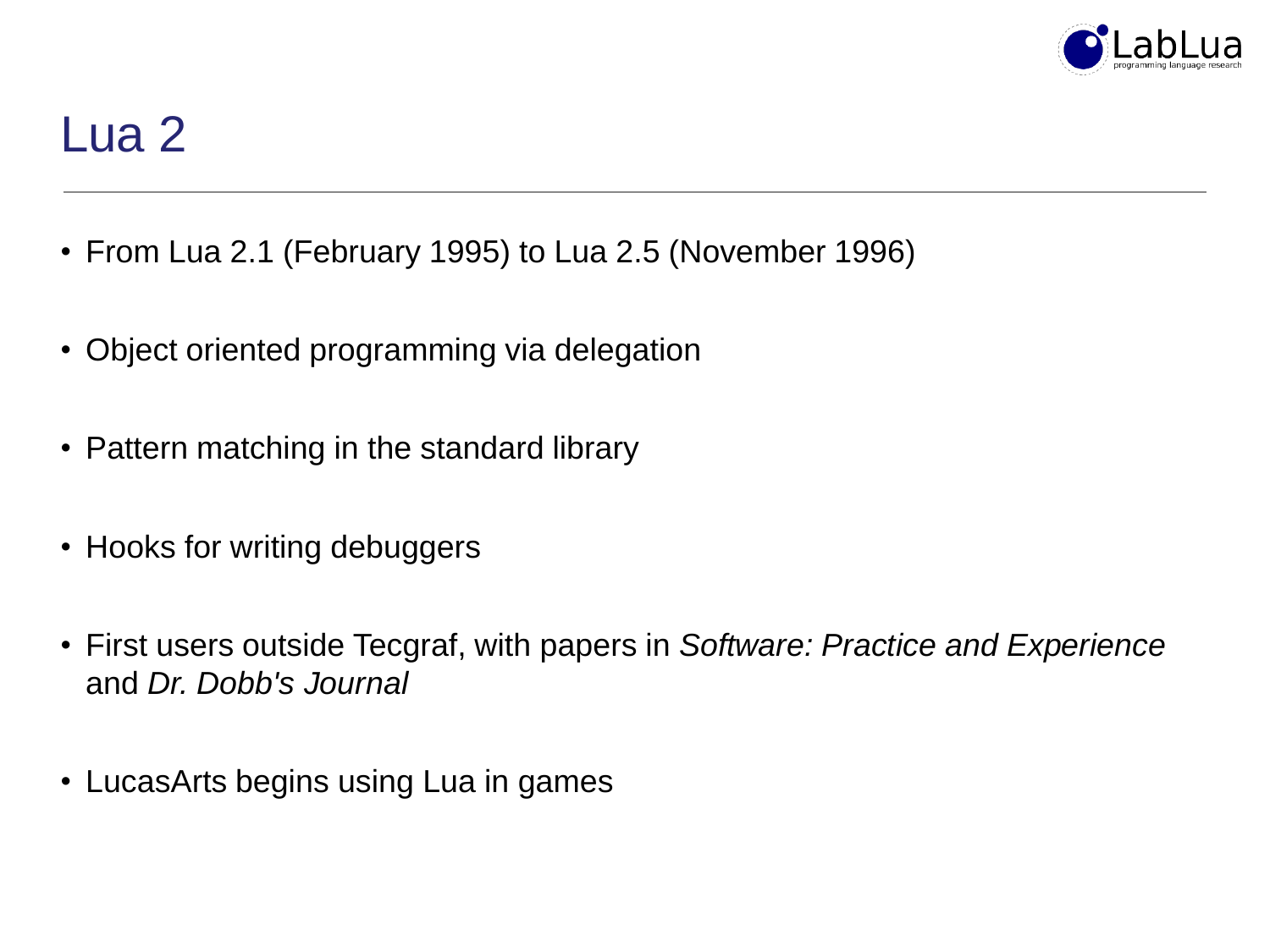

- From Lua 3.0 (September 1997) to Lua 3.2 (September de 1999)
- Anonymous functions and a restricted form of *closures* give better support for functional programming, which would mature in Lua 5
- Major refactoring in the source code
- The next version brings big changes to the C API, so some applications from this time still embed this version of Lua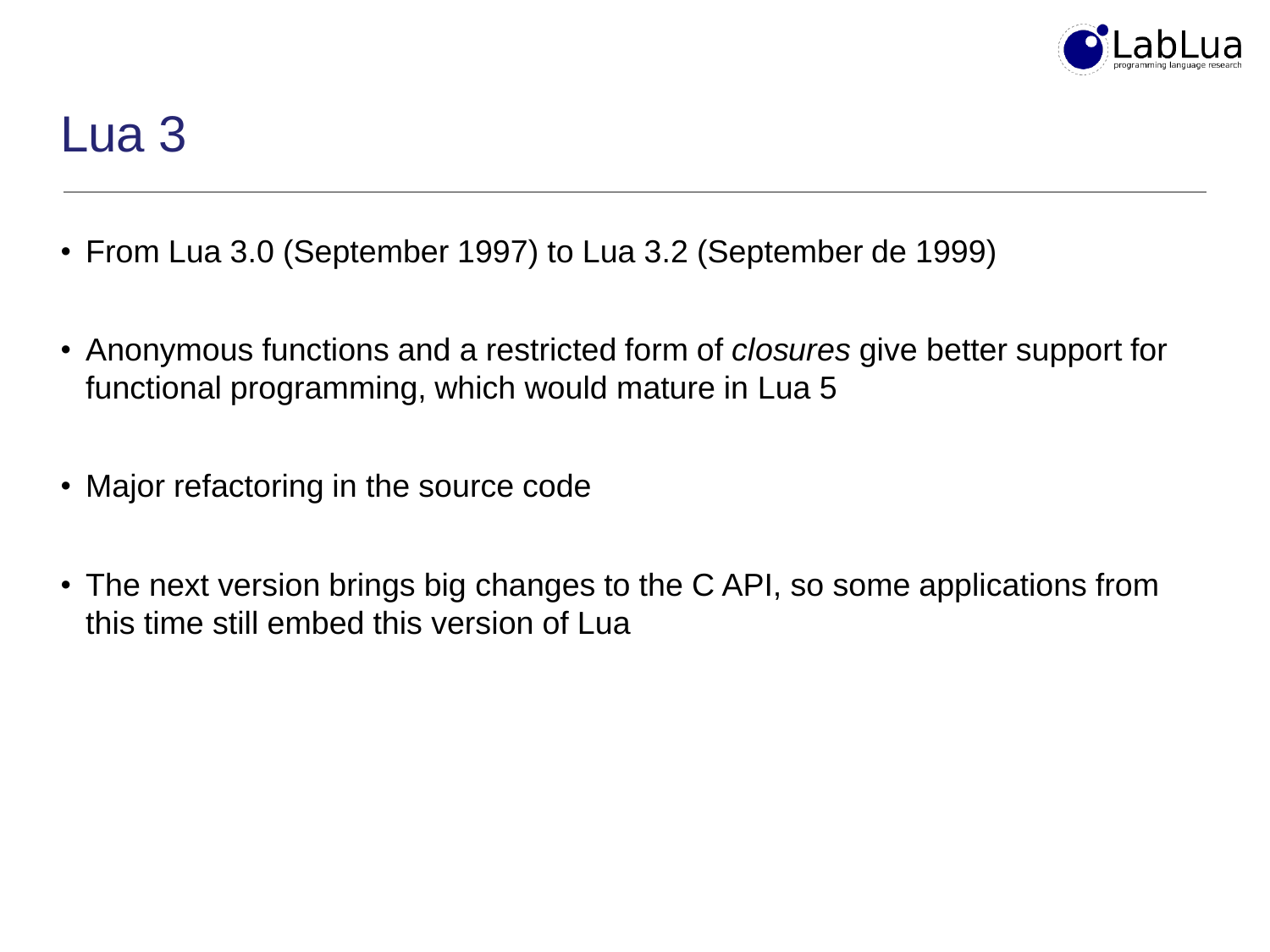

- A single version, Lua 4.0, released on November 2000
- C API completely redone, using the stack model that we will see in this course
- An application can now have several independent instances of the Lua interpreter
- The standard library has been rewritten to use just the public C API, reinforcing the separation between the core and the standard libraries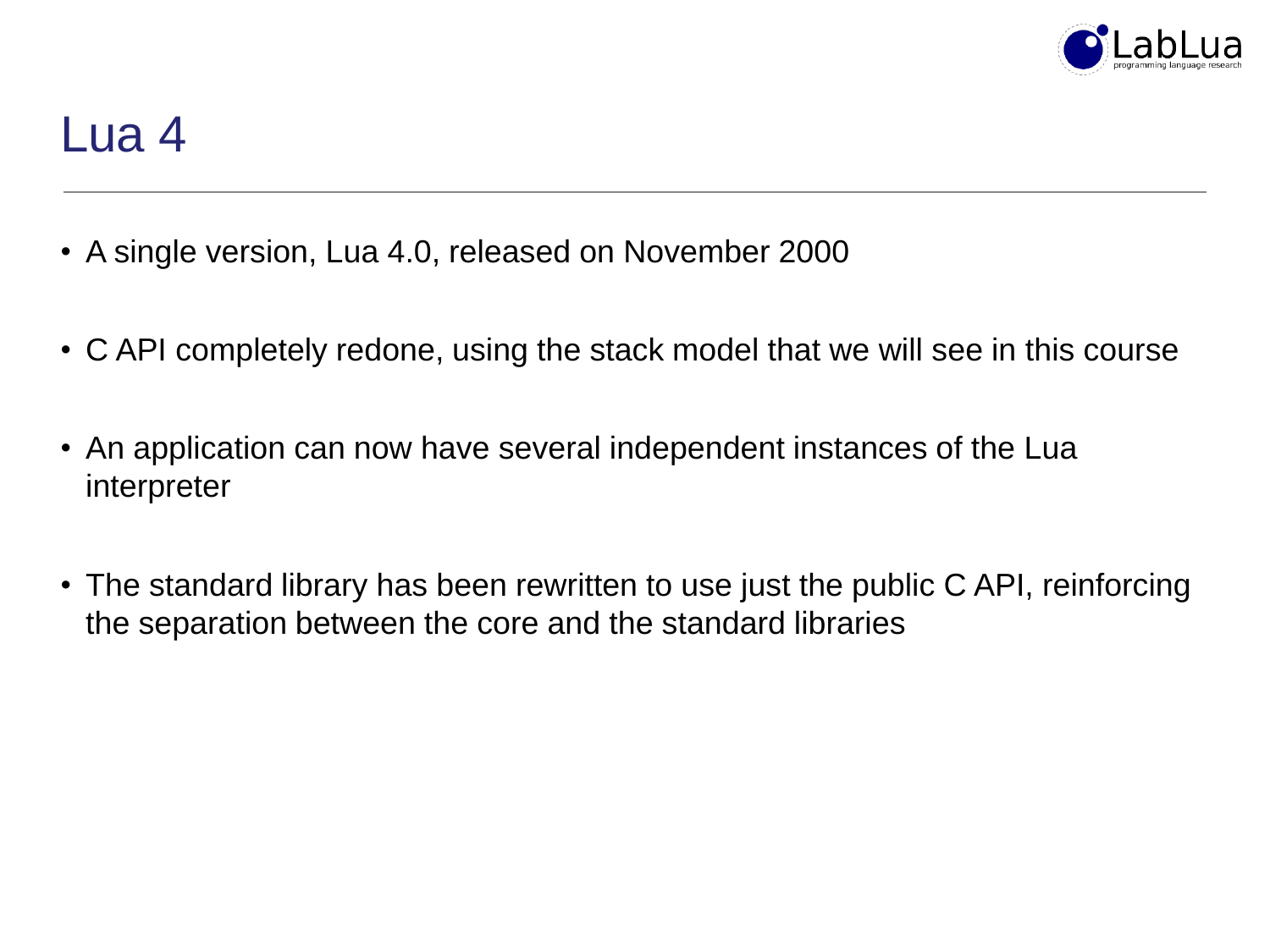

- From Lua 5.0 (April 2003) to Lua 5.2, the current version, released December 2011
- Maturity of the language, and the release of the "Programming in Lua" book
- Several big changes: metatables, true lexical scope for anynonymous functions, the module system, coroutines, lexical environments…
- Changes in the implementation: more efficient register-based virtual machine, replacing the stack-based one, an incremental garbage collector for shorter pauses
- The implementation now has around 20.000 lines of code, 3x Lua 1.0